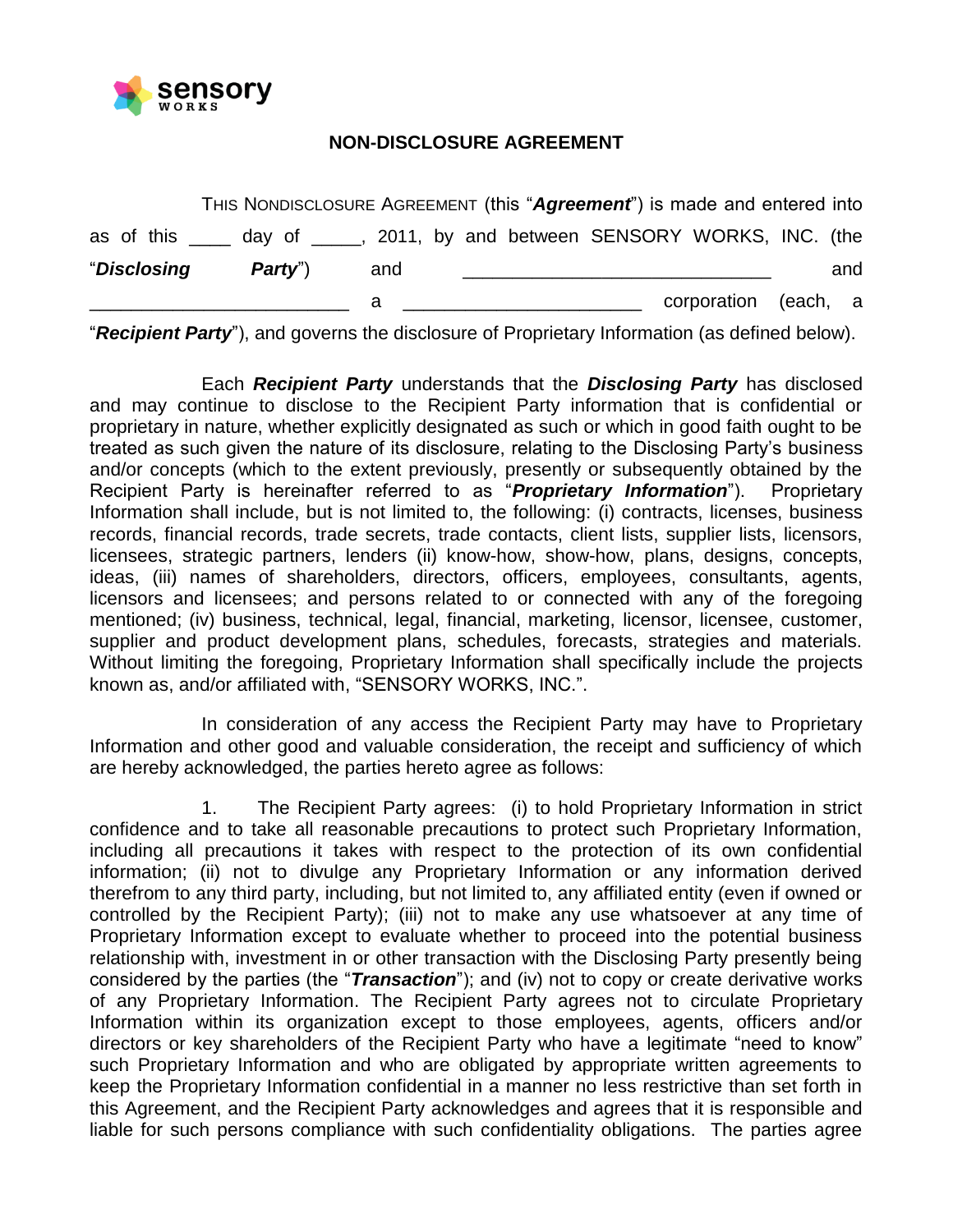

that the foregoing clauses (i), (ii), (iii), and (iv) shall not apply with respect to any information the Recipient Party can show: (a) was rightfully in the Recipient Party's possession as a matter of record or known by it without restriction prior to disclosure by the Disclosing Party, (b) is rightfully obtained from a third party who is not prohibited from transmitting the information to the Recipient Party by a contractual, legal or fiduciary obligation to the Disclosing Party, or (c) is or (through no improper action or inaction by the Recipient Party or any employee, agent, officer and/or director of the Recipient Party) becomes generally available to the public without restriction; *provided, however*, that should any information come within any circumstance listed in this sentence, this sentence does not authorize the Recipient Party to infringe any proprietary rights of the Disclosing Party. Notwithstanding the foregoing mentioned the Recipient Party acknowledges and agrees that prior to being informed of SENSORY WORKS, INC. by the Disclosing Party, it possessed no knowledge and/or information, same or similar, of SENSORY WORKS, INC. The Recipient Party may make disclosures of Proprietary Information required by court order, provided the Recipient Party promptly notifies the Disclosing Party of the disclosure requirement and cooperates with the Disclosing Party's reasonable efforts to resist or narrow the disclosure and to obtain an order or other reliable assurance that confidential treatment will be afforded the Proprietary Information.

2. Immediately upon (i) the decision by either party not to enter into the Transaction or (ii) the request of the Disclosing Party, the Recipient Party will turn over to the Disclosing Party or destroy (at the Disclosing Party's discretion) all Proprietary Information and all documents or media containing any such Proprietary Information and any and all copies or extracts thereof. Upon the Disclosing Party's request, the Recipient Party will provide the Disclosing Party with a certificate signed by an authorized representative of the Recipient Party attesting that all Proprietary Information has been so returned and/or destroyed.

3. Each party understands and agrees that nothing herein requires the Disclosing Party (i) to disclose any Proprietary Information, which shall be disclosed, if at all, solely at the option of the Disclosing Party, or (ii) to proceed with the Transaction or any relationship in connection with which Proprietary Information may be disclosed.

4. ALL PROPRIETARY INFORMATION IS PROVIDED "AS IS." THE DISCLOSING PARTY MAKES NO WARRANTY, EXPRESS OR IMPLIED, REGARDING THE TIMELINESS, ACCURACY OR COMPLETENESS OF ANY PROPRIETARY INFORMATION.

5. This Agreement does not grant any rights to the Recipient Party under any patent, copyright or other intellectual property right of the Disclosing Party or in any Proprietary Information, and, as between the Recipient Party and the Disclosing Party, all Proprietary Information shall remain the sole property of the Disclosing Party.

6. The Recipient Party acknowledges and agrees that due to the unique nature of the Proprietary Information, there may be no adequate remedy at law for any breach of the Recipient Party's obligations hereunder and that any such breach may result in irreparable harm to the Disclosing Party. The Recipient Party agrees that upon any such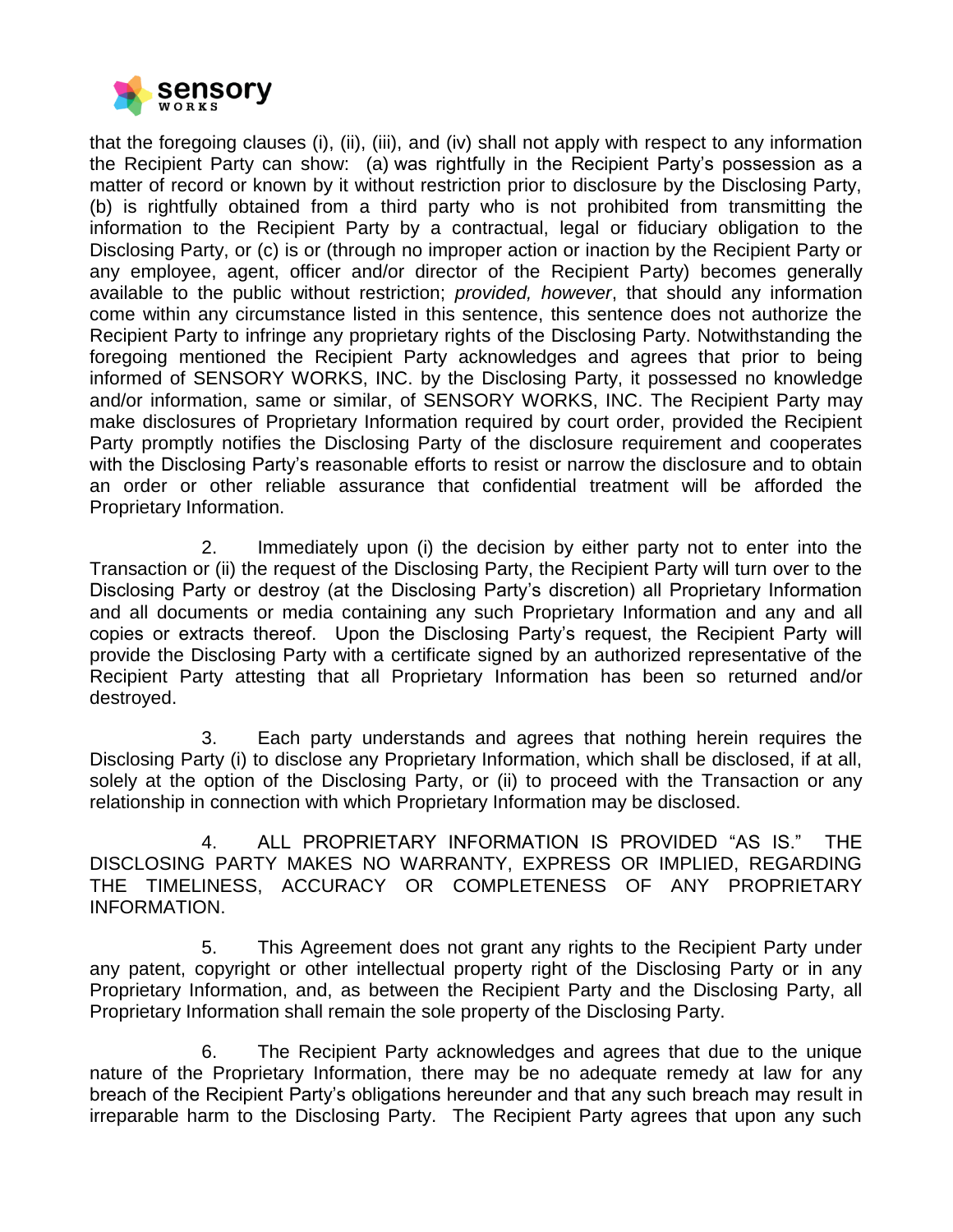

breach or any threat thereof, the Disclosing Party shall be entitled to seek appropriate equitable relief in addition to whatever remedies it might have at law (without being required to post a bond or other security) and to be indemnified by the Recipient Party from any loss or harm, including, without limitation, attorneys' fees, in connection with any breach or enforcement of the Recipient Party's obligations hereunder or the unauthorized use or release of any Proprietary Information. The Recipient Party shall notify the Disclosing Party in writing immediately upon the occurrence of any such unauthorized release or other breach of which it is aware and shall cooperate with the Disclosing Party in every reasonable way to help the Disclosing Party regain possession of such Proprietary Information and prevent its further unauthorized use or disclosure.

7. In the event any of the provisions of this Agreement shall be held by a court or other tribunal of competent jurisdiction to be illegal, invalid or unenforceable, such provisions shall be limited or eliminated to the minimum extent necessary so that this Agreement shall otherwise remain in full force and effect. This Agreement shall be governed by the laws of the State of California without regard to the conflicts of law provisions thereof, and the parties consent to the exclusive jurisdiction and venue of the state and federal courts having within their jurisdiction Orange County, California and agree to waive all objections to personal jurisdiction, venue and *forum non conveniens*. This Agreement supersedes all prior discussions and writings and constitutes the entire agreement between the parties with respect to the subject matter hereof. Neither party shall assign this Agreement or its rights hereunder without the other party's prior written consent, which consent shall not be unreasonably withheld or delayed. This Agreement shall bind the respective officers, agents, employees and representatives of the parties and shall inure to the benefit of the parties, their successors and permitted assigns. No waiver, modification or amendment of this Agreement will be binding upon either party unless made in writing and signed by a duly authorized representative of such party, and no failure or delay in enforcing any right will be deemed a waiver thereof. Notices hereunder will be effective only if in writing and upon receipt if delivered personally or by overnight mail carrier or facsimile transmission confirmed by mailing, or three (3) days after deposit in the United States mail, first class postage prepaid, addressed with the applicable address set forth in the signature block below. The prevailing party in any action to enforce this Agreement shall be entitled to costs and fees (including attorneys' fees and expert witness fees) incurred in connection with such action. The individual executing this Agreement on behalf of a corporation or other legal entity personally represents that he or she is duly authorized to execute this Agreement on behalf of such entity and that this Agreement is binding upon such entity.

IN WITNESS WHEREOF, the undersigned have executed this Agreement or have caused this Agreement to be executed on their behalf, as of the Effective Date.

## **ROSSELLA MAZZUCCHELLI \_\_\_\_\_\_\_\_\_\_\_\_\_\_\_\_\_\_\_\_\_\_\_\_\_\_\_\_\_\_\_**